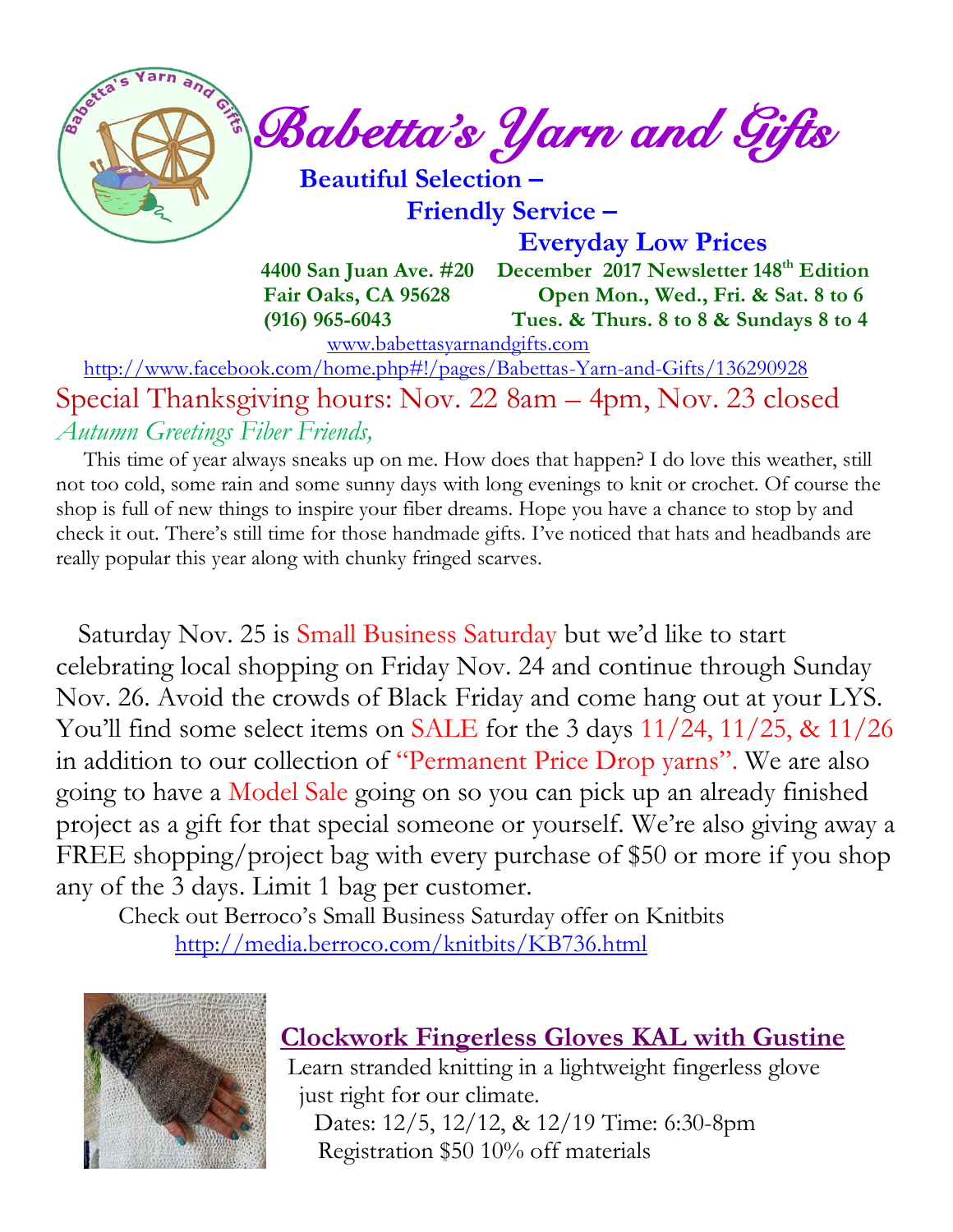# What's new?





Flexiflips by Addi Gift idea!







Ivy likes Love Fest Yarns New colors of Happy Feet Ready made socks





Unicorn from Frabjous Fibers BFL from Erika Knight







We have lots of Galway Worsted for those coveted felted slipper, clog, and hat gifts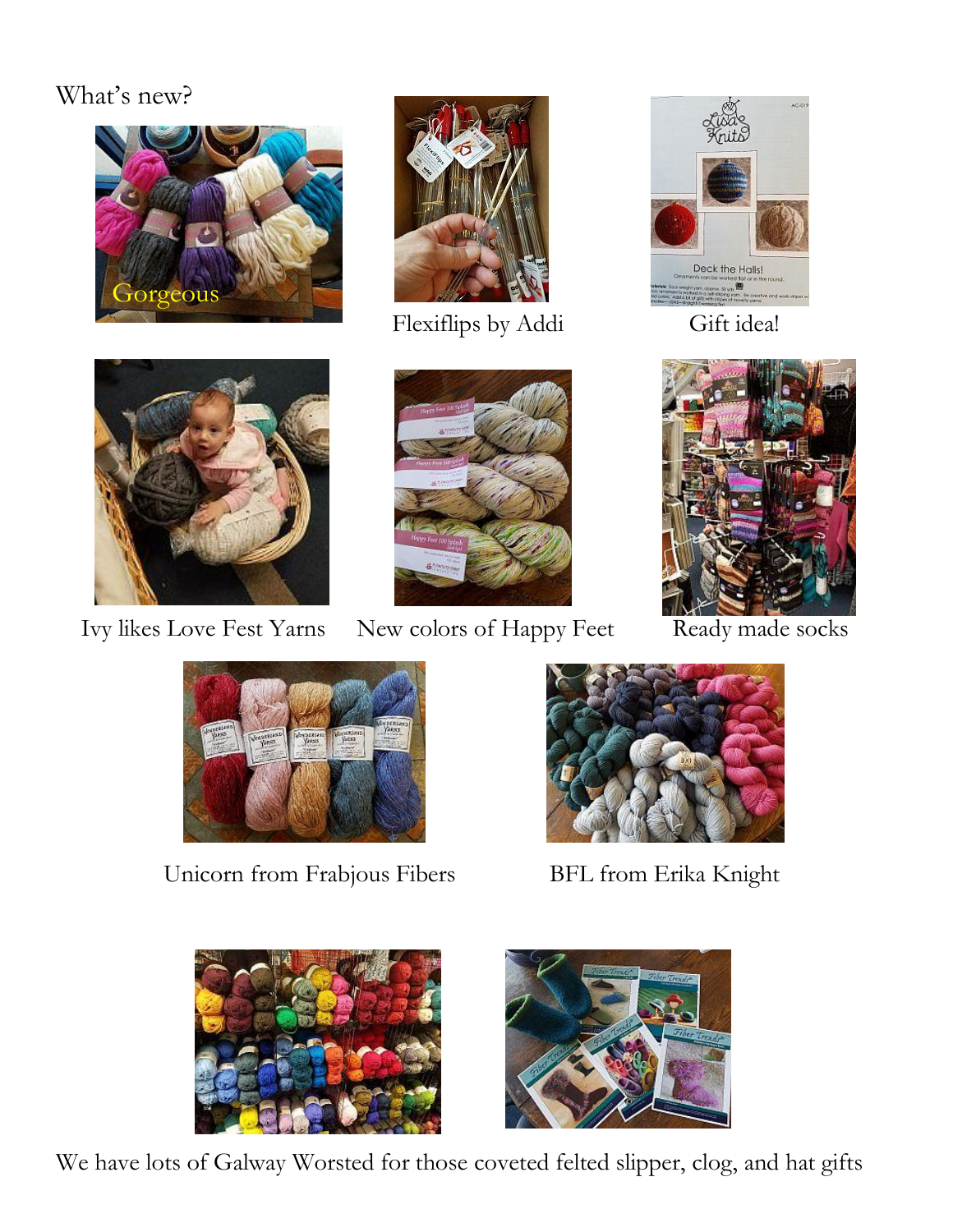

Cute new bags From Frabjous and





Mum & Sun Inc.

Some of you may have noticed the absence of our Food Drive plea in the newsletter the past couple of months. Sadly we are discontinuing the drive due to lack of enough participants. I would also like to express our deep gratitude for all the years of donations we have received for our local food bank at Faith Lutheran at 4000 San Juan Ave. Citrus Heights. There is a great need and all donations are much appreciated

# **Classes for December at Babetta's**

 *In our project classes you can learn to knit anything from scarves to socks to felted purses to lace shawls to hats to sweaters. Pick your project and join in the fun. Our knitters inspire each other to try new things by sharing ideas and showing off their latest creation. Sign up for one of our classes and you will receive a coupon for 10% off.*

 **Pre-registration is required as class sizes are limited. Please choose your dates carefully. Because of scheduling conflicts and complications, make-up classes will only be allowed under special circumstances and individual consideration.**

*Our project class knitting teachers Maya & Gustine have been teaching at Babetta's for 12 years and can help you make your fiber dreams come true in a fun and patient atmosphere.*

#### **Tuesdays Dec. 5, 12 & 19**

Knitting Project 10am – 11:30am fee \$50 Knitting Project 6pm – 7:30pm fee \$50 **Wednesdays Dec. 6, 13 & 20** Knitting Project 1pm – 2:30pm fee \$50 Knitting Project 3:30pm- 5pm fee \$50 **Thursday Dec. 7, 14 & 21** Knitting Project 10am – 11:30am \$50 Knitting Project 6pm – 7:30pm fee \$50 **Saturdays Dec. 9, 16 & 23** Knitting Project 4pm – 5:30pm fee \$50.

#### **Private Lessons**

Knitting or Crochet \$20 an hour Group Knitting or Crochet Private lessons \$15 an hour per person. Spinning or weaving \$25 an hour Group rates are \$20 an hour per person. 50% deposit required when scheduling. Cancellations with less than 24 hour notice will forfeit deposit with exceptions for emergencies. Other cancellations can be transferred to rescheduled lessons or store credit.